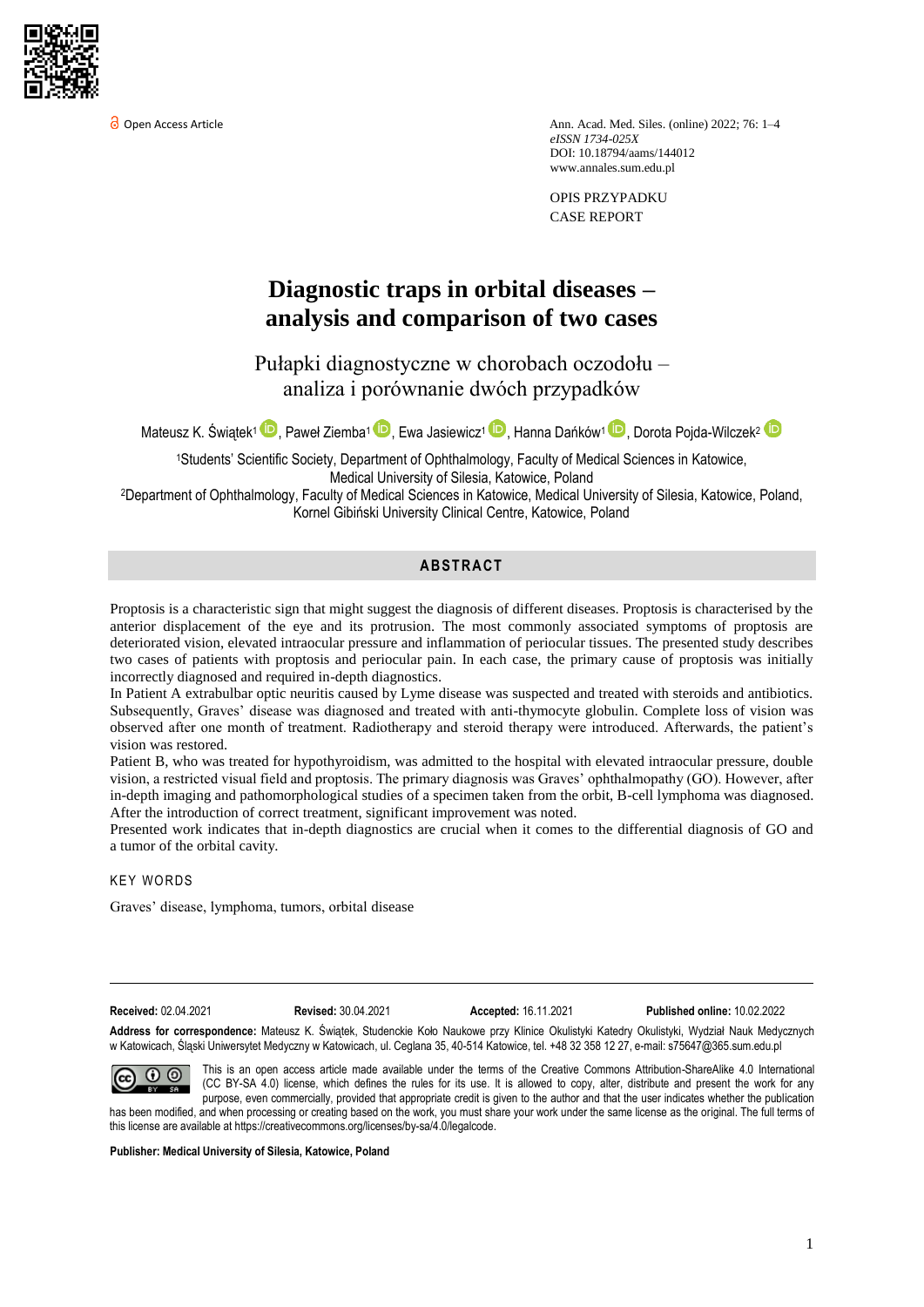

# **STR E SZCZ ENI E**

Wytrzeszcz jest objawem charakterystycznym w różnych jednostkach chorobowych. To przemieszczenie gałki ocznej oraz jej wysunięcie do przodu. Pacjentom z wytrzeszczem najczęściej towarzyszą takie objawy, jak pogorszenie widzenia, wzrost ciśnienia śródgałkowego oraz zapalenie tkanek okołooczodołowych. W pracy opisano dwa przypadki pacjentów z objawami wytrzeszczu oraz bólu okołogałkowego, którego pierwotna przyczyna nie została właściwie rozpoznana i wymagała pogłębionej diagnostyki.

U pacjenta A wysunięto podejrzenie pozagałkowego zapalenia nerwu wzrokowego w przebiegu choroby z Lyme, leczonego glikokortykosteroidami i antybiotykami. Następnie rozpoznano chorobę Gravesa i zastosowano leczenie globuliną antytymocytarną. Po miesiącu terapii zaobserwowano całkowitą utratę wzroku. Wdrożono radioterapię i sterydoterapię, uzyskując powrót widzenia.

Pacjent B, leczony przewlekle na niedoczynność tarczycy, zgłosił się do szpitala z podwyższonym ciśnieniem śródgałkowym, dwojeniem, ograniczeniem pola widzenia oraz wytrzeszczem. Początkowo diagnostyka wskazywała na oftalmopatię Gravesa (*Graves' ophthalmopathy* – GO). Jednak po wykonaniu badań obrazowych oraz patomorfologicznych pobranego z oczodołu wycinka stwierdzono chłoniaka z drobnej komórki B. Po wprowadzeniu leczenia nastąpiła znaczna poprawa.

W pracy pokazano, jak ważna w przypadku rozpoznania różnicowego pomiędzy chorobami o etiologii zapalnej i nowotworowej jest pogłębiona diagnostyka.

# **KEY WORDS**

choroba Gravesa, chłoniak, nowotwory, choroby oczodołu

## **INTRODUCTION**

In ophthalmologic diseases like optic neuropathy, Graves' ophthalmopathy (GO) and orbital tumors, the symptoms might be very similar and unspecified. The most common are proptosis, periocular pain, visual disturbances, sight loss and eyelid swelling [1,2].

In this research paper the diagnostic processes and differential diagnosis of ocular diseases in patients that have more than one clinical cause are compared. Differential analysis of two patients that were hospitalized in an ophthalmology ward in Katowice was performed. Each case required in-depth diagnostics due to non-specific symptoms.

# **CASE REPORTS**

#### **Case 1**

Patient A, a 71-year-old, was diagnosed with Hashimoto disease. Six years earlier, his prostate gland was removed. In 2018 he reported binocular diplopia. In July Lyme disease was diagnosed, the patient was treated with doxycycline from September, but unfortunately he did not report any improvement. In January 2019 he was hospitalized in the infectious diseases ward and during examination neuroborreliosis was excluded. Magnetic resonance imaging (MRI) showed thickening of the upper and lower rectus muscles of the left eye. The patient took methylprednisolone orally from 32 mg, every 7 days reducing the dose by half, and ceftriaxone for 30 days. In March 2019 he was hospitalized again, borreliosis was confirmed; however, neuroborreliosis was excluded. The double vision persisted. Methylprednisolone was re-prescribed from 16 mg

hospitalized and treated with methylprednisolone i.v. and methylprednisolone orally with little improvement. After in-depth diagnostics the patient was diagnosed with GO and was referred for endocrine therapy. Additionally, high intraocular pressure in the upward position of the eyes was found (23–31 mmHg) and anti- -glaucomatous treatment was started (dorzolamide, timolol, brimonidine). The patient was qualified for the administration of anti-thymocyte globulin (ATG) and he received 2 doses. Despite the therapy, his eyesight was almost completely lost (best-corrected visual acuity –  $BCVA - 0.7$  in the right eye and hand movements of the left eye). Methylprednisolone (total dose 6.0 i.v.) was prescribed for two weeks and continued orally with dose reduction. Radiation therapy of the retrobulbar region was performed. The patient regained vision acuity and the visual field improved (BCVA 1.0 in the right eye and 0.9 in the left eye). The ocular pain and double vision disappeared. **Case 2** Patient B, a 71-year-old, his medical history started

with a gradual dose reduction. In May 2019, he received ceftriaxone again. In July, he was suddenly admitted to the ophthalmology ward due to severe pain in the left eye and changes in colour saturation. Left optic neuritis was diagnosed. The patient was

with the diagnosis of hypothyroidism in 2015, which was managed with iodine treatment. In July 2018, protrusion of the patient's right eye, elevated intraocular pressure and diplopia were found. The diagnosis was right eye proptosis caused by Graves' disease. Because of progression of the complaints, the patient was admitted to the hospital in September 2018. MRI of the orbits showed neoplastic tissue in the superolateral part measuring 38/18 mm, modelling the lateral rectus muscle, superior rectus muscle, superior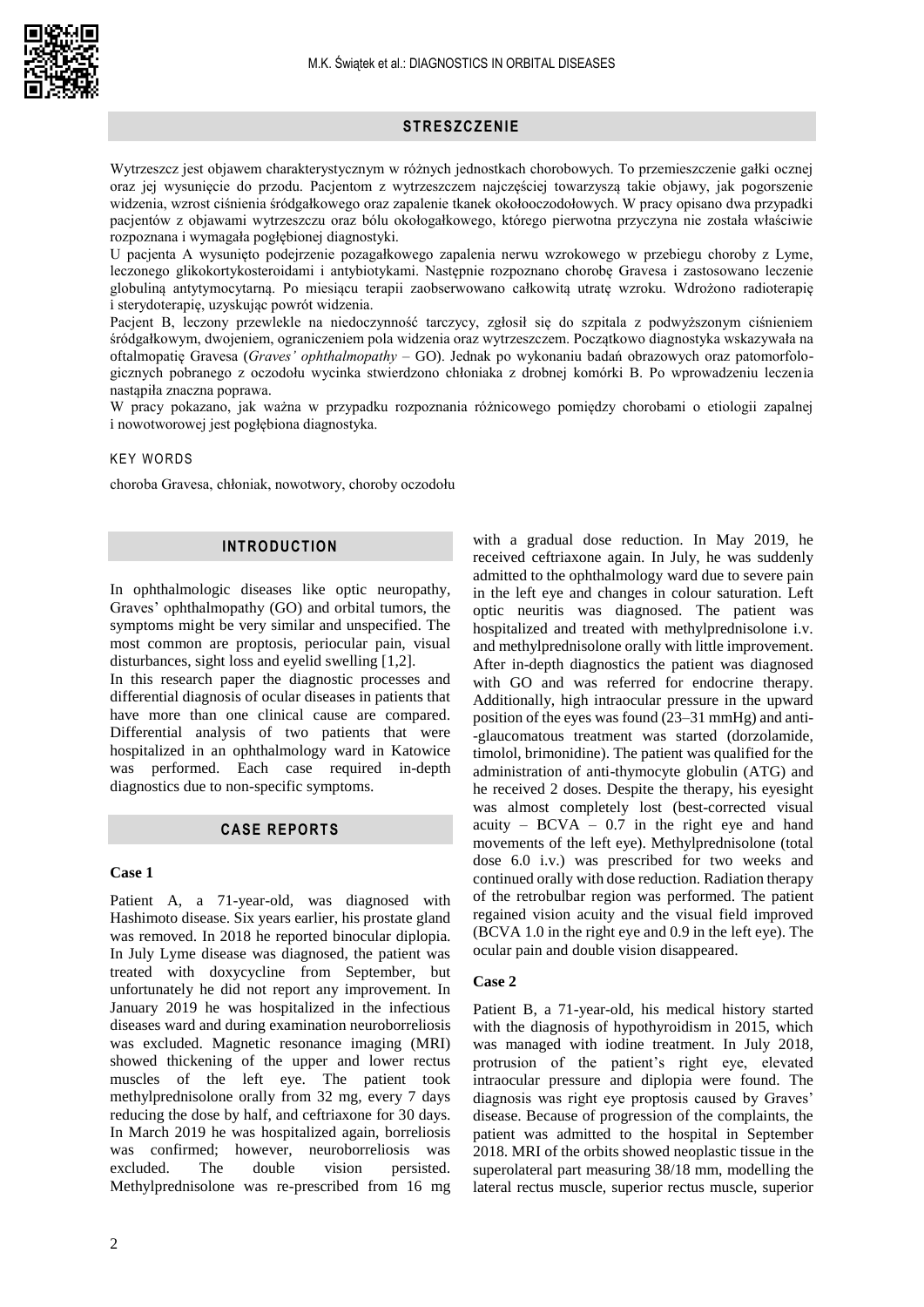oblique muscle and other orbital cavity structures. At the same height in the left orbital cavity there was a similar lesion measuring 16/9 mm, modelling the lateral rectus muscle and infiltrating the lacrimal gland. Non-specific inflammation of the orbits was recognized. The patient received medical recommendations which were methylprednisolone i.v. and then orally, and topically dexamethasone, dorzolamide, timolol and brimonidine. Two weeks later loteprednol etabonate was added and neurologic as well as laryngological consultations were recommended. In December 2018 the patient was admitted to the emergency ward due to right eye swelling. He admitted to not sticking to his treatment. The previously established medication was applied and 16 mg methylprednisolone was added. In January 2019, he was referred for a biopsy of the right orbit. A surgical biopsy was performed in the ophthalmology ward. Histopathological investigation revealed small B-cell lymphoma. After the diagnosis the patient began treatment in the Haematology ward. In October 2019 cataract surgery of the right eye was performed. For treatment dorzolamide, timolol and brimonidine were continued. BCVA of both eyes is now 1.0.

## **DISCUSSION**

In various orbit diseases like inflammation of the orbit, B-cell lymphoma and GO, the clinical pictures might be similar. Pain, decreased vision and visual field loss but without swelling of the orbital tissues and proptosis are common in extrabulbar optic neuritis. Unfortunately, these diseases are very alike and difficult to differentiate without performing in-depth diagnostics.

Lyme disease (Lyme borreliosis) is caused by *Borrelia burgdorferi* that lives in animals (ticks) and can be transmitted to humans. Neuroborreliosis is a neurological manifestation of the disease that occurs several weeks after the transmission from the animal. It can affect every cranial nerve, even the optic nerve. The inflammation of cranial nerves II, III, IV or VI may cause diplopia and optic neuritis, leading to visual acuity or visual field loss, abnormal color saturation, in addition to periocular pain [3].

B-cell lymphoma is a malignant lymphoid tumor that grows from a type B lymphocyte. One of its types is extranodal marginal zone lymphoma (ENMZL) that grows from ocular adnexa. The main causes are genetic abnormalities and immunological disorders [4]. Orbital manifestation of the lymphoid tumor is similar to inflammation. An early biopsy may lead to early diagnosis and treatment. If it is possible, it

should be done prior to non-specific conservative anti-inflammatory treatment [5].

GO is an ophthalmological manifestation of Graves' disease, which is an autoimmunological disorder of the thyroid. Genetics and environmental factors may lead to GO. Thyrotropin (TSH) receptors are targeted by the antibodies (TSHR-Ab) produced by B lymphocytes, which causes hyperthyroidism. TSH receptors are also present on the fibroblasts and adipocytes of orbital tissues. An immunological reaction leads to the production of proinflammatory cytokines and glycosaminoglycans (GAG). All these factors lead to edema, proptosis and the inflammatory infiltration of orbital tissues [6]. Extraocular muscle inflammation causes a restriction of ocular movements and IOP elevation. The most serious complication of the process is compressive optic neuropathy, which may cause transient or even permanent visual loss in 3% to 7% of cases. All these processes finally cause the fibrosis of orbital tissue [1,7].

The patients who were described above were admitted to the ophthalmology ward with proptosis, but its origins were different (Table I). Patient A was treated for neuroborreliosis and optic neuritis with antibiotics, but without recovery. GO was diagnosed when optic neuropathy did not improve.

Patient B was hospitalized because of the suspicion of GO. However, MRI examination showed neoplastic tissues in the area of right and left orbital cavities. After biopsy and further examination B-cell lymphoma was diagnosed.

**Table I.** Comparison of patients' age, symptoms, and diagnoses

| Tabela I. Zestawienie wieku, objawów oraz diagnoz pacjentów |                                           |                           |
|-------------------------------------------------------------|-------------------------------------------|---------------------------|
| <b>Characteristics</b>                                      | <b>Patient A</b>                          | <b>Patient B</b>          |
| Age when diagnosed                                          | 71                                        | 70                        |
| Proptosis                                                   | $\ddot{}$                                 | +                         |
| Visual acuity loss                                          | $\ddot{}$                                 |                           |
| High IOP                                                    | ÷                                         | $\ddot{}$                 |
| Hypothyroidism                                              | ÷                                         | ÷                         |
| Primary diagnosis                                           | Borreliosis/extrabulbar<br>optic neuritis | Graves'<br>ophthalmopathy |
| Final diagnosis                                             | Graves'<br>ophthalmopathy                 | B-cell lymphoma           |
| Time to diagnosis<br>(months)                               | 18                                        | 10                        |

To apply a treatment that is really effective, a correct diagnosis must be made. We aim to discuss conditions that present similar symptoms, though the treatment is radically different (Figure 1).